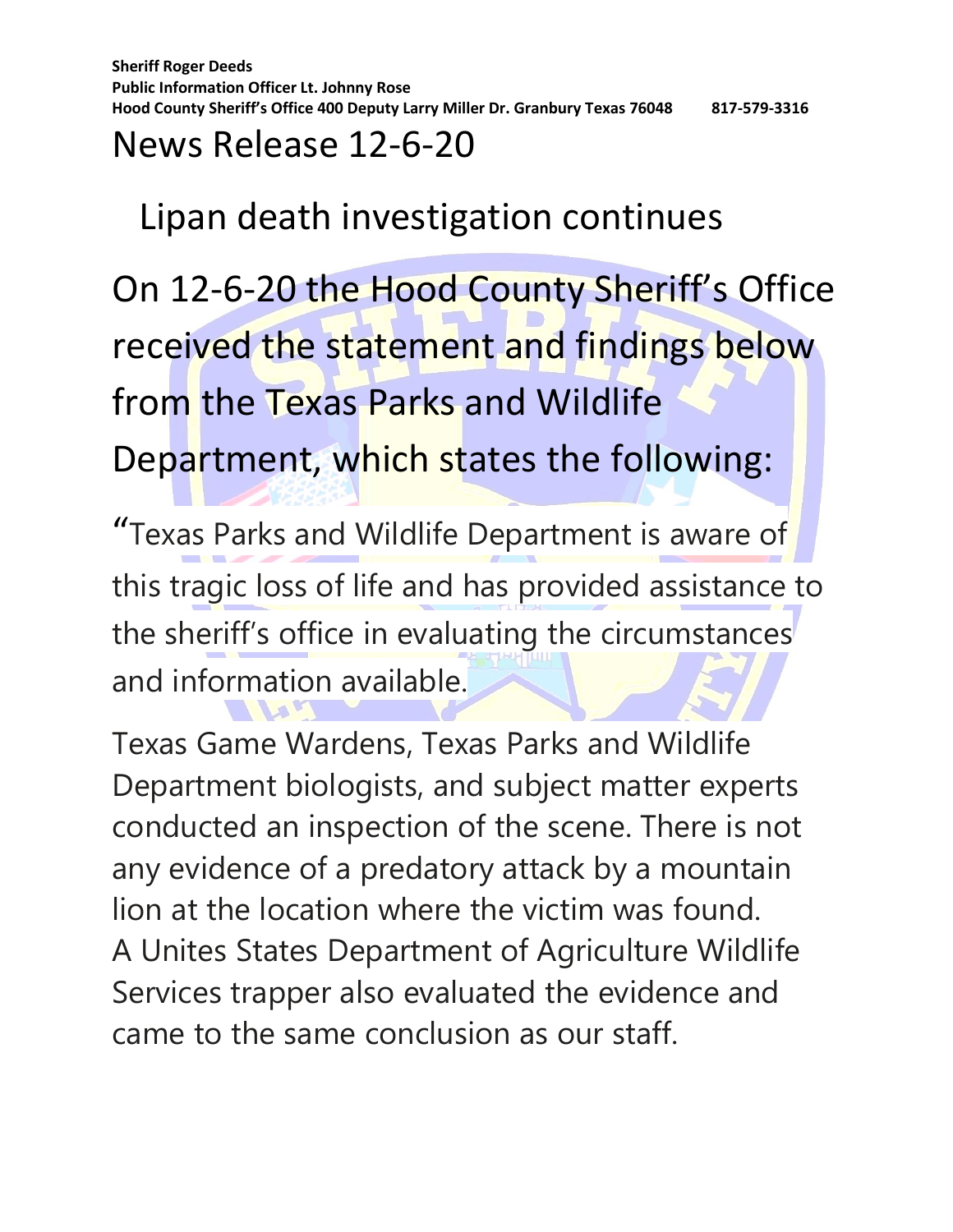**Sheriff Roger Deeds Public Information Officer Lt. Johnny Rose Hood County Sheriff's Office 400 Deputy Larry Miller Dr. Granbury Texas 76048 817-579-3316**

Fatal mountain lion attacks on people are extremely rare. In the past 100 years, there are fewer than 30 confirmed deaths due to mountain lion attacks nationwide. Texas Parks and Wildlife Department has no records of a confirmed fatal attack on a person by a mountain lion in Texas. Texas Parks and Wildlife also has no confirmed records of a mountain lion from Hood County.

The recent confirmed sighing from Rowlett in Dallas County was nearly 100 miles away and is considered unrelated to this event." End of TPWD statement.

It appears we have two conflicting reports from two agencies that are experts in their field.

We stand behind the preliminary findings of the Tarrant County Medical Examiner's Office, that rule out a suicide and a homicide on the death in question.